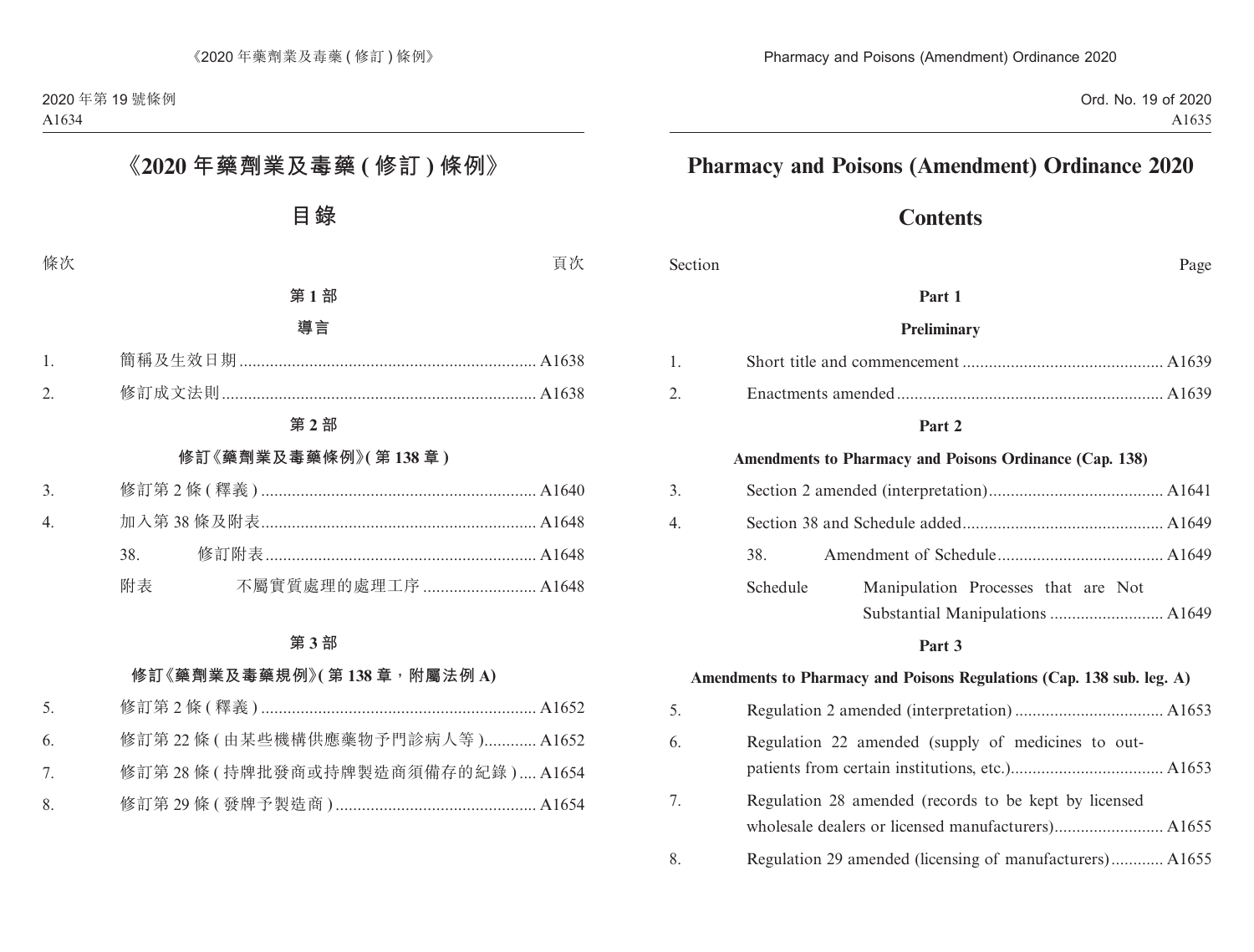### Pharmacy and Poisons (Amendment) Ordinance 2020

|  |  | Ord. No. 19 of 2020 |
|--|--|---------------------|
|  |  | A <sub>1637</sub>   |

| Section | Page                                                         |
|---------|--------------------------------------------------------------|
| 9.      | (labelling)<br>Regulation<br>amended<br>licensed<br>31<br>by |
| 10.     | Regulation 33 amended (duties of licensed manufacturers)     |
| 11.     | Regulation 35 amended (records to be kept by licensed        |
| 12.     | Regulation 36 amended (registration of pharmaceutical        |
| 13.     | Regulation 39 amended (period of keeping of records) A1663   |
| 14.     |                                                              |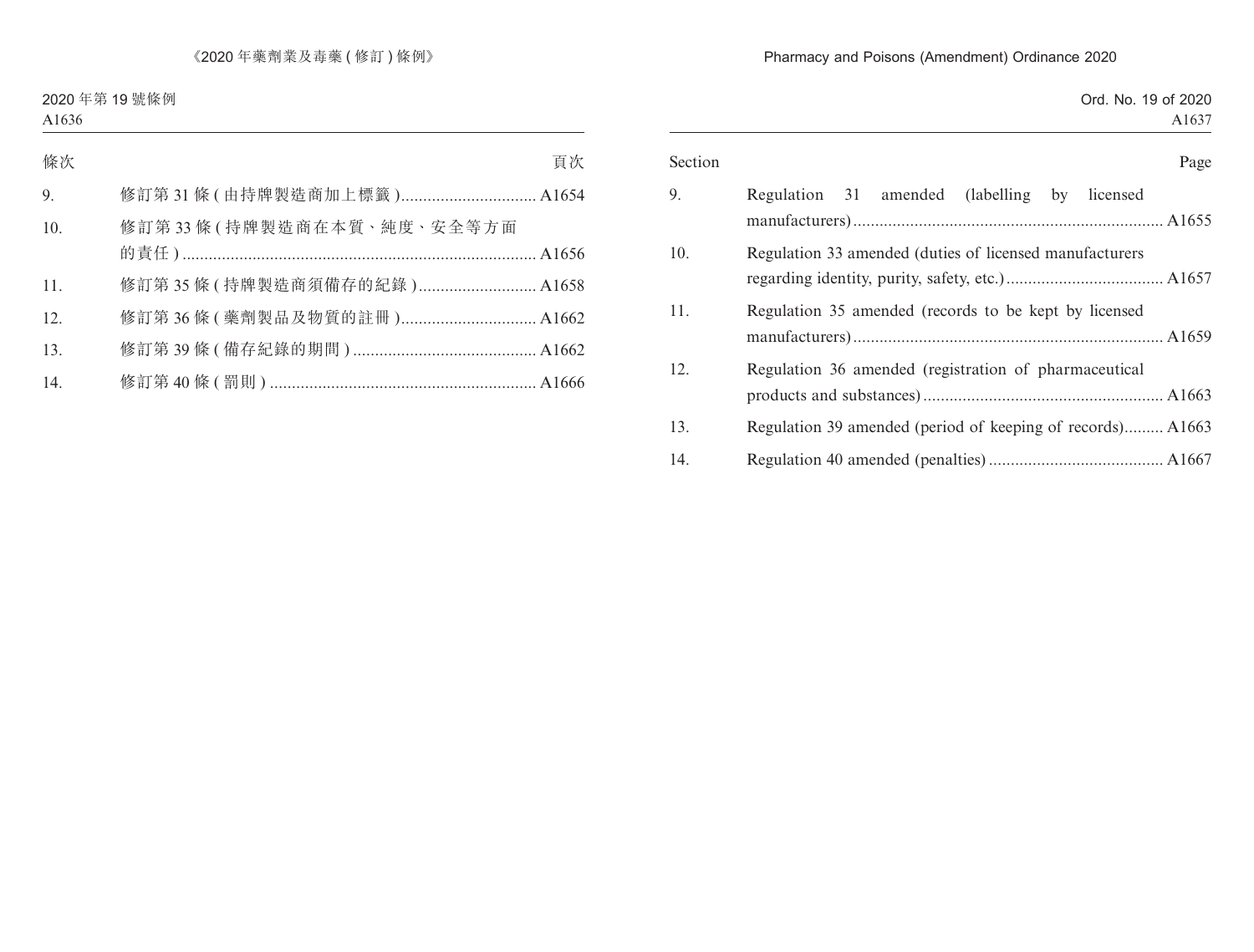Part 1 Section 1 Ord. No. 19 of 2020 A1639

### **HONG KONG SPECIAL ADMINISTRATIVE REGION**

ORDINANCE NO. 19 OF 2020



Carrie LAM Chief Executive 23 July 2020

An Ordinance to amend the Pharmacy and Poisons Ordinance and the Pharmacy and Poisons Regulations to regulate the manufacture, supply and labelling of, and the keeping of records relating to, advanced therapy products; and to provide for related matters.

 $[$ 

Enacted by the Legislative Council.

# **Part 1**

# **Preliminary**

### **1. Short title and commencement**

- (1) This Ordinance may be cited as the Pharmacy and Poisons (Amendment) Ordinance 2020.
- (2) This Ordinance comes into operation on a day to be appointed by the Secretary for Food and Health by notice published in the Gazette.

### **2. Enactments amended**

The enactments specified in Parts 2 and 3 are amended as set out in those Parts.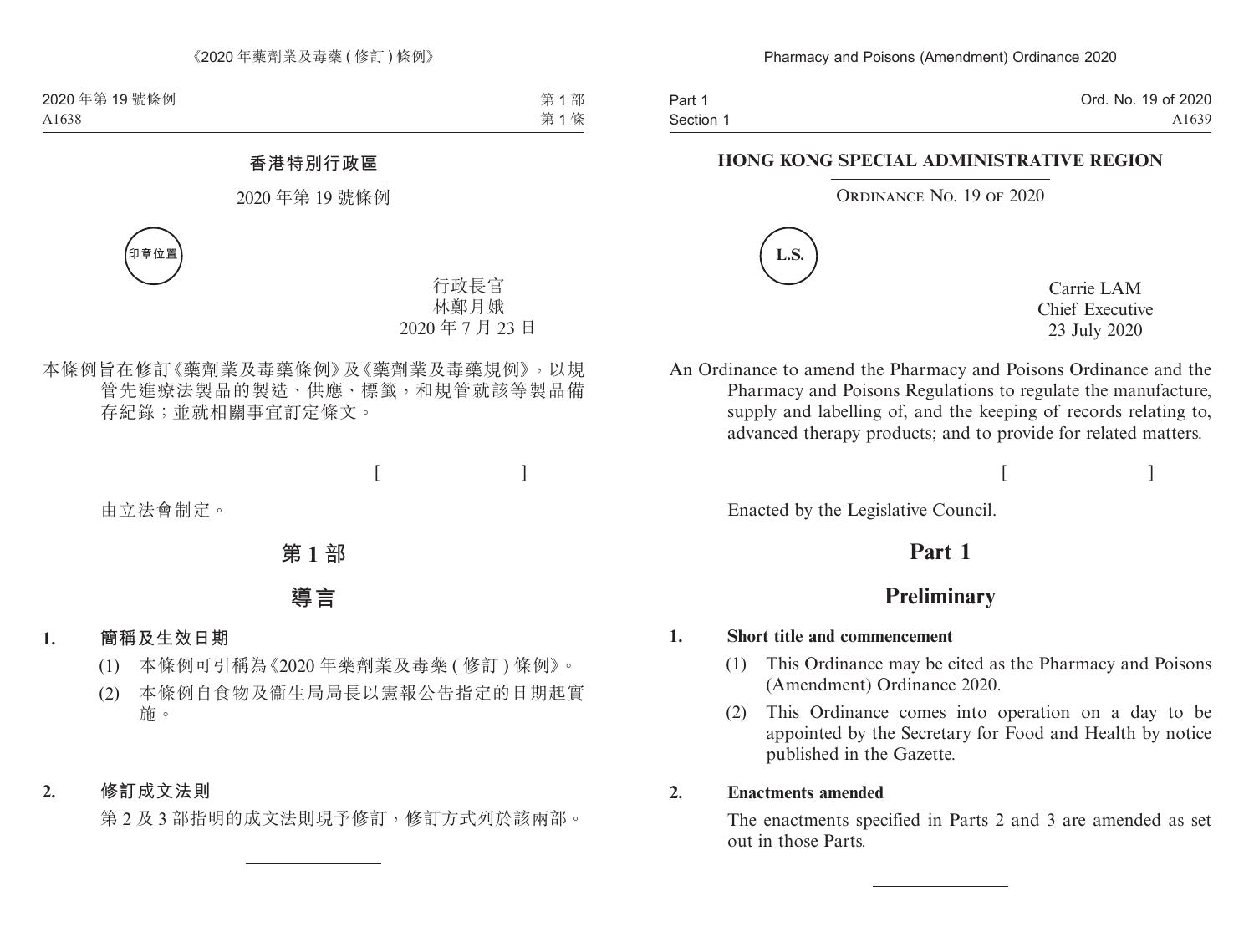| Part 2    | Ord. No. 19 of 2020 |
|-----------|---------------------|
| Section 3 | A <sub>1641</sub>   |

# **Part 2**

# **Amendments to Pharmacy and Poisons Ordinance (Cap. 138)**

#### **3. Section 2 amended (interpretation)**

(1) Section 2(1)—

# **Repeal the definition of** *manufacture* **Substitute**

- "*manufacture* (製造), in relation to a pharmaceutical product—
	- (a) means—
		- (i) the preparation of the product, from purchase or acquisition of materials, through processing and packaging, to its completion as a finished product for clinical trial, sale or distribution; or
		- (ii) the repackaging of the product as a finished product for clinical trial, sale or distribution; but
	- (b) does not include the individual dispensing on a prescription or otherwise of the product if the product—
		- (i) is not an advanced therapy product; or
		- (ii) is an advanced therapy product the dispensing of which does not involve substantial manipulation of cells or tissues;".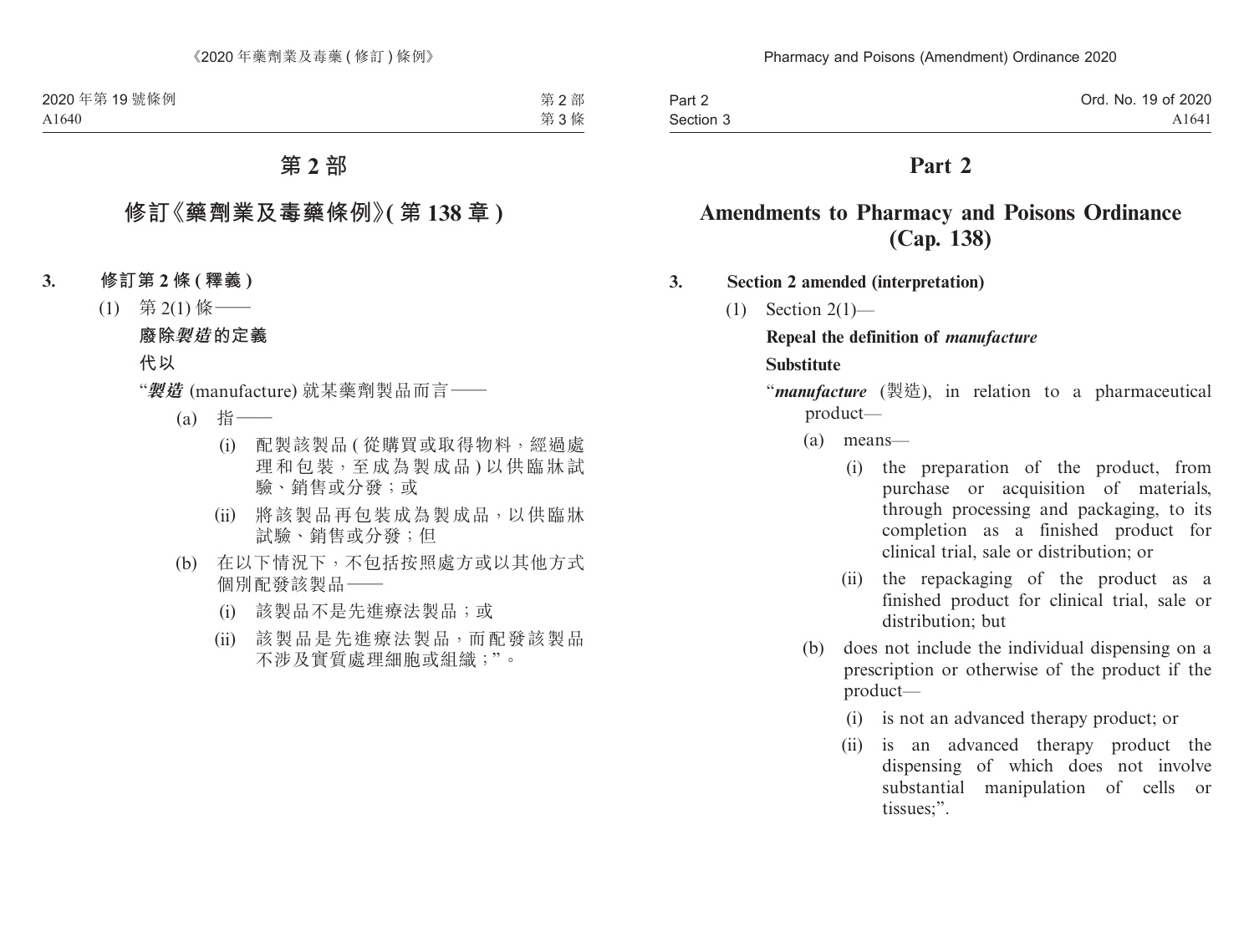| Part 2    | Ord. No. 19 of 2020 |
|-----------|---------------------|
| Section 3 | A1643               |

 $(2)$  Section  $2(1)$ —

**Repeal the definition of** *pharmaceutical product* **and** *medicine***.**

(3) Section 2(1)—

### **Add in alphabetical order**

- "*advanced therapy product* (先進療法製品) means any of the following products that is for human use—
	- (a) a gene therapy product;
	- (b) a somatic cell therapy product;
	- (c) a tissue engineered product;

*gene therapy product* (基因療法製品)—

- (a) means a product—
	- (i) that contains an active substance containing or consisting of a recombinant nucleic acid that may be used in or administered to human beings with a view to regulating, repairing, replacing, adding or deleting a genetic sequence; and
	- (ii) the therapeutic, prophylactic or diagnostic effect of which relates directly to—
		- (A) the recombinant nucleic acid sequence it contains; or
		- (B) the product of genetic expression of that sequence; but
- (b) does not include a vaccine against an infectious disease;
- *manufacturer* (製造商), in relation to a pharmaceutical product, means a person who manufactures the product;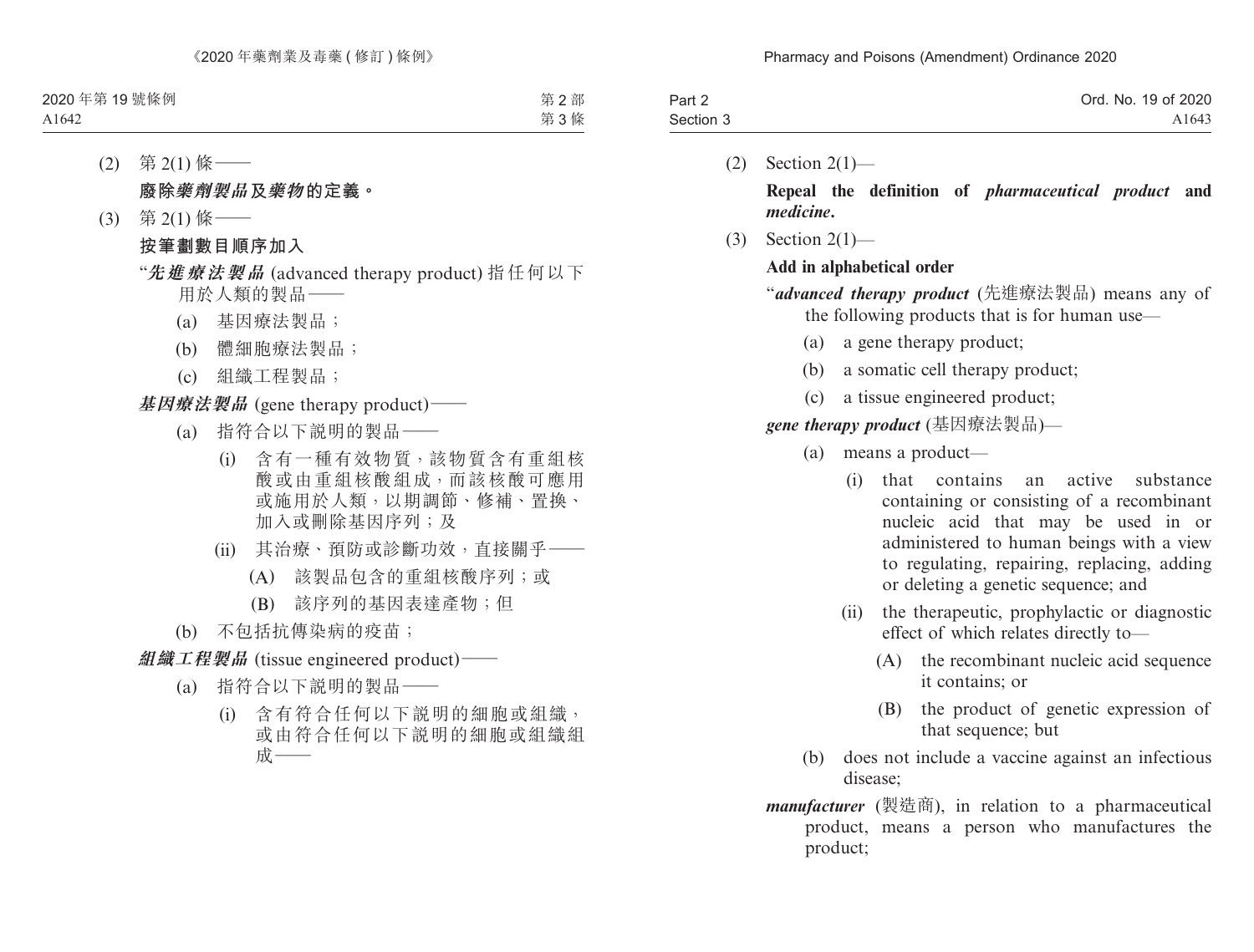| Part 2    | Ord. No. 19 of 2020 |
|-----------|---------------------|
| Section 3 | A <sub>1645</sub>   |

*medicine* (藥物) has the same meaning as in the definition of *pharmaceutical product*;

#### *pharmaceutical product* (藥劑製品)—

- (a) means a substance or combination of substances that—
	- (i) is presented as having properties for treating or preventing disease in human beings or animals; or
	- (ii) may be used in or administered to human beings or animals with a view to—
		- (A) restoring, correcting or modifying physiological functions by exerting a pharmacological, immunological or metabolic action; or
		- (B) making a medical diagnosis; and
- (b) includes an advanced therapy product;

*somatic cell therapy product* (體細胞療法製品) means a product that—

- (a) contains or consists of any of the following cells or tissues—
	- (i) cells or tissues that have been subject to substantial manipulation so that their biological characteristics, physiological functions or structural properties relevant for the intended clinical use have been altered;
	- (ii) cells or tissues that are not intended to be used for the same essential functions in their recipient as in their donor; and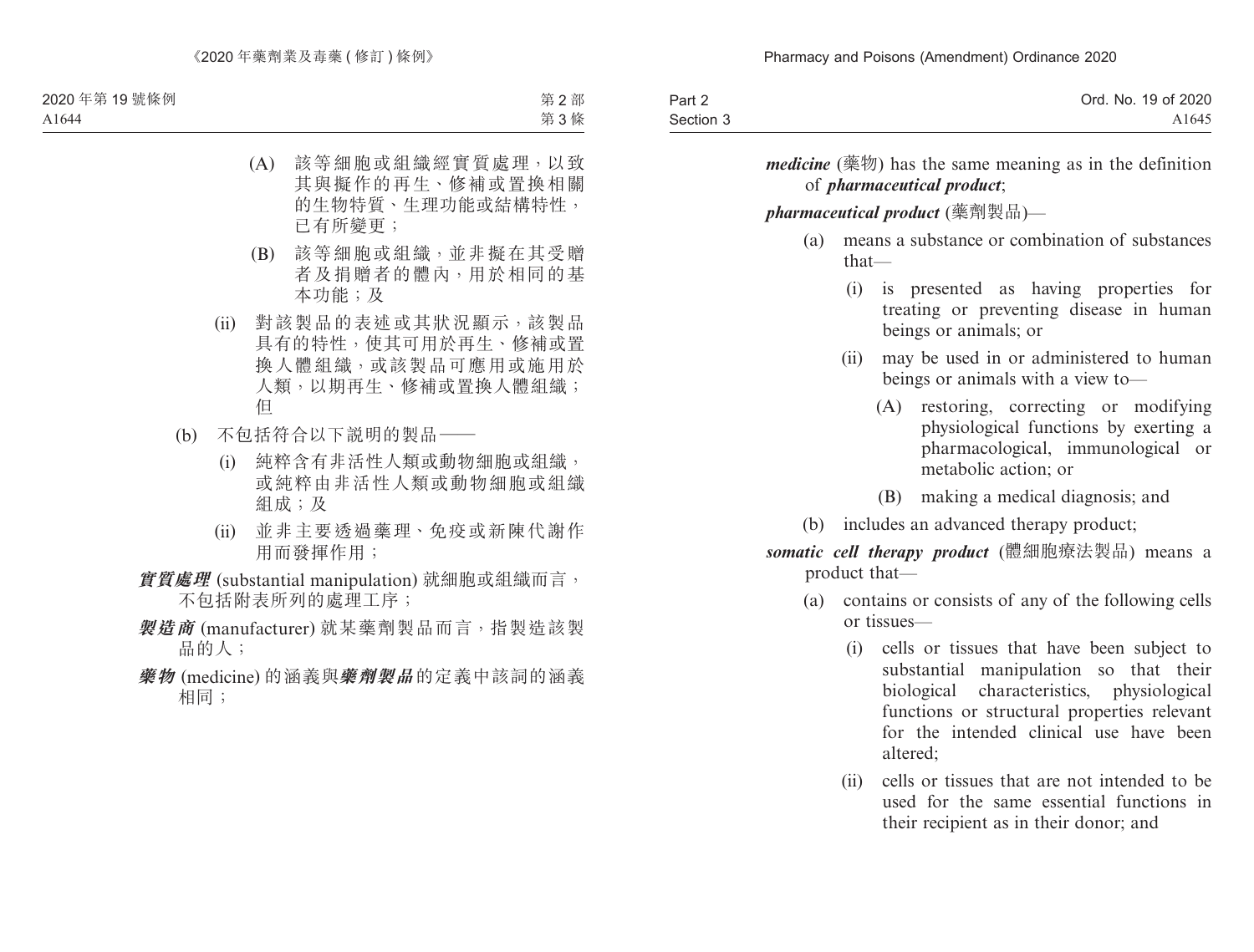| Part 2    | Ord. No. 19 of 2020 |
|-----------|---------------------|
| Section 3 | A1647               |

- (b) is presented as having properties for, or may be used in or administered to human beings with a view to—
	- (i) treating, preventing or diagnosing a disease; or
	- (ii) restoring, correcting or modifying physiological functions,

through the pharmacological, immunological or metabolic action of those cells or tissues;

*substantial manipulation* (實質處理), in relation to cells or tissues, does not include the manipulation processes set out in the Schedule;

*tissue engineered product* (組織工程製品)—

- (a) means a product that—
	- (i) contains or consists of any of the following cells or tissues—
		- (A) cells or tissues that have been subject to substantial manipulation so that their biological characteristics, physiological functions or structural properties relevant for the intended regeneration, repair or replacement have been altered;
		- (B) cells or tissues that are not intended to be used for the same essential functions in their recipient as in their donor; and
	- (ii) is presented as having properties for, or may be used in or administered to human beings with a view to, regenerating, repairing or replacing a human tissue; but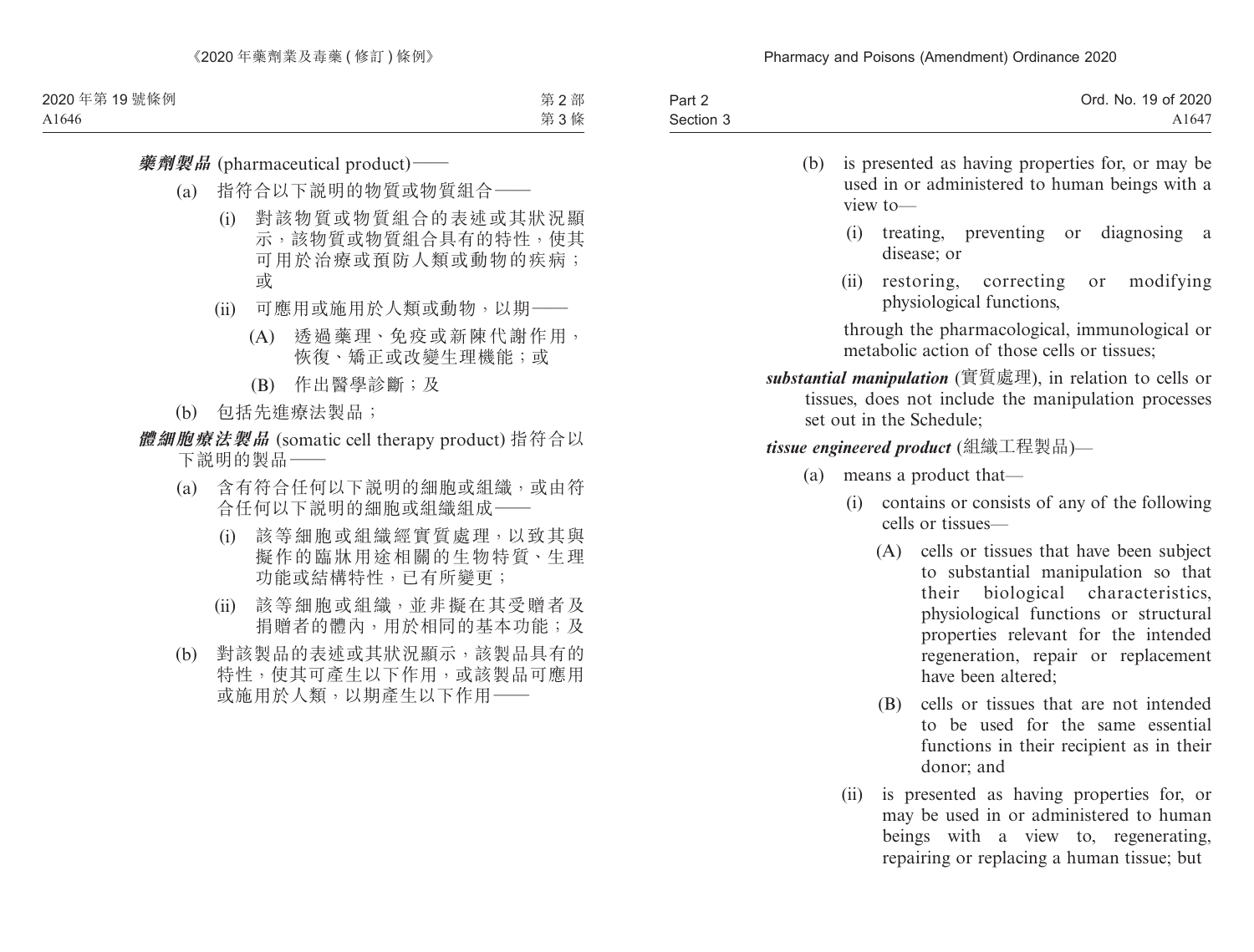#### Pharmacy and Poisons (Amendment) Ordinance 2020

| Part 2    | Ord. No. 19 of 2020 |
|-----------|---------------------|
| Section 4 | A1649               |

- (b) does not include a product that—
	- (i) contains or consists of exclusively nonviable human or animal cells or tissues; and
	- (ii) does not act principally by pharmacological, immunological or metabolic action:".

#### **4. Section 38 and Schedule added**

After section 37—

**Add**

#### "**38. Amendment of Schedule**

The Director of Health may, by notice published in the Gazette, amend the Schedule.

# **Schedule**

[ss. 2 & 38]

# **Manipulation Processes that are Not Substantial Manipulations**

- 1. Cutting
- 2. Grinding
- 3. Shaping
- 4. Centrifugation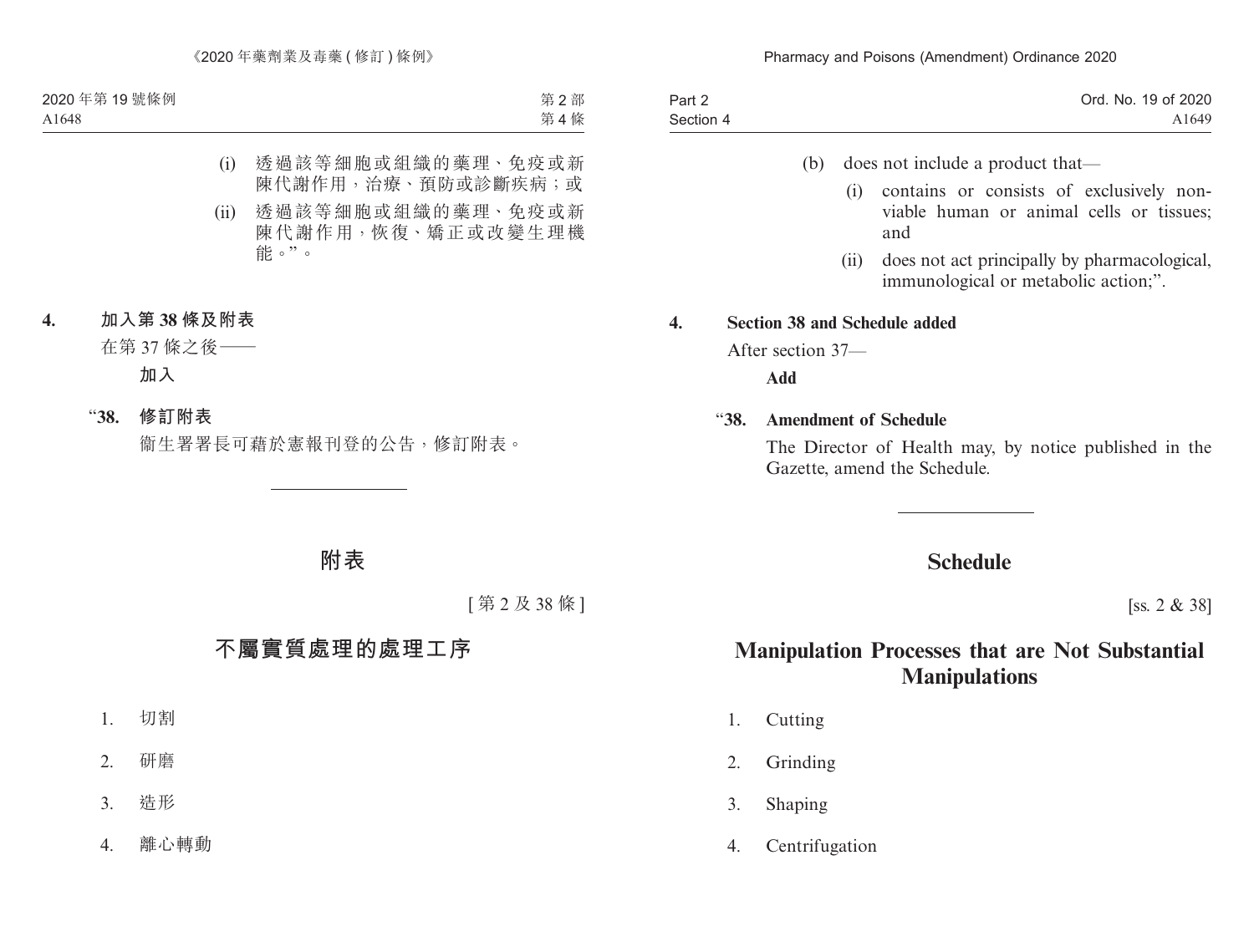#### Pharmacy and Poisons (Amendment) Ordinance 2020

| Part 2    | Ord. No. 19 of 2020 |
|-----------|---------------------|
| Section 4 | A <sub>1651</sub>   |

- 5. Soaking in antibiotic or antimicrobial solutions
- 6. Sterilization
- 7. Irradiation
- 8. Cell separation, concentration or purification
- 9. Filtering
- 10. Lyophilization
- 11. Freezing
- 12. Cryopreservation
- 13. Vitrification".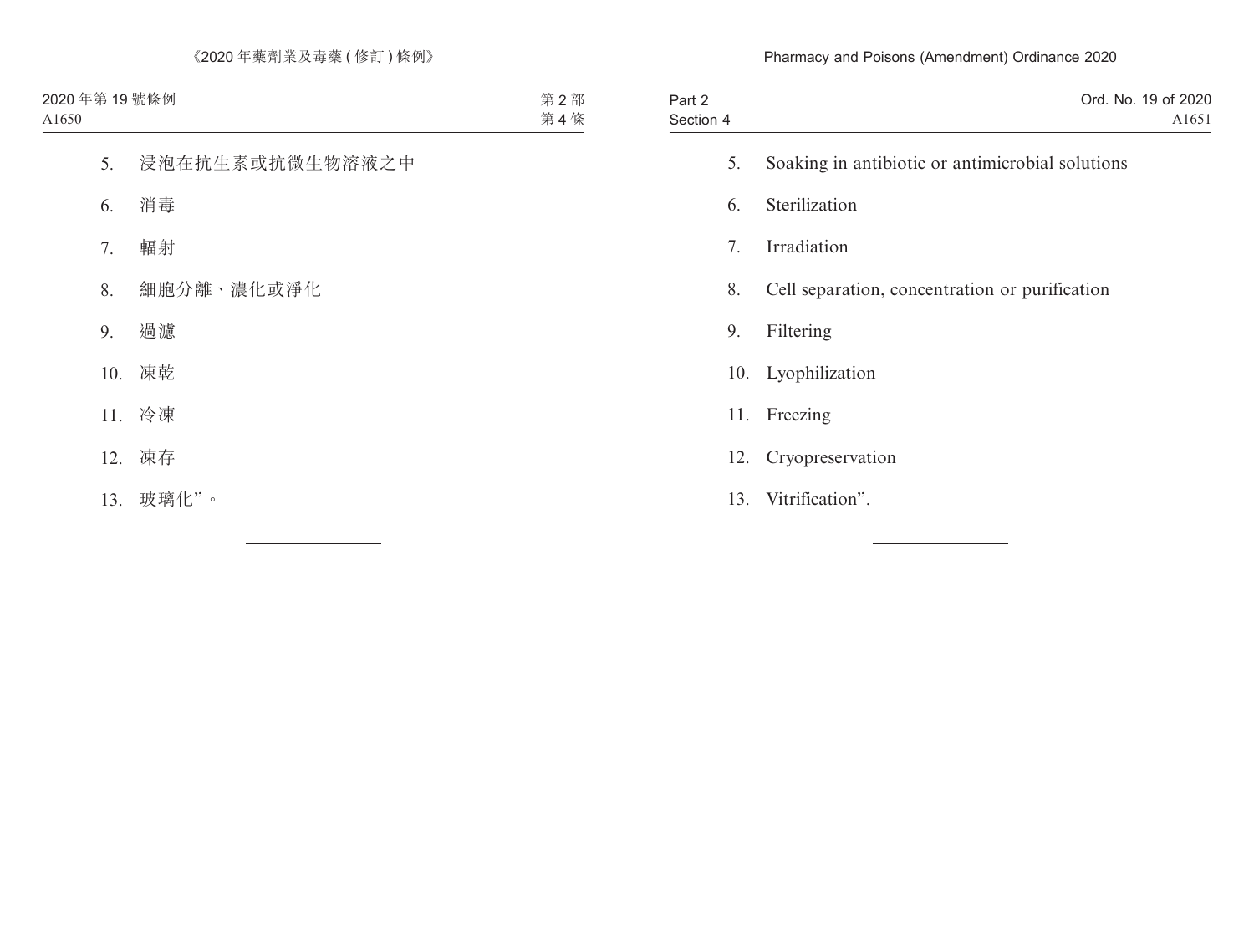| Part 3    | Ord. No. 19 of 2020 |
|-----------|---------------------|
| Section 5 | A <sub>1653</sub>   |

# **Part 3**

# **Amendments to Pharmacy and Poisons Regulations (Cap. 138 sub. leg. A)**

**5. Regulation 2 amended (interpretation)**

(1) Regulation 2(1)—

### **Add in alphabetical order**

"*expiry date* (使用期限)—see paragraph (1A);".

(2) After regulation 2(1)—

#### **Add**

- "(1A) For the purposes of these regulations, the expiry date of a pharmaceutical product is the date determined by the manufacturer of the product—
	- (a) on the basis of the product's specifications; and
	- (b) on the assumption that the product is stored under conditions suitable to it,

as the date after which the product should not be used.".

#### **6. Regulation 22 amended (supply of medicines to out-patients from certain institutions, etc.)**

Regulation 22(1)—

### **Repeal**

"and this Part, shall apply"

#### **Substitute**

", this Part and Part 7, applies".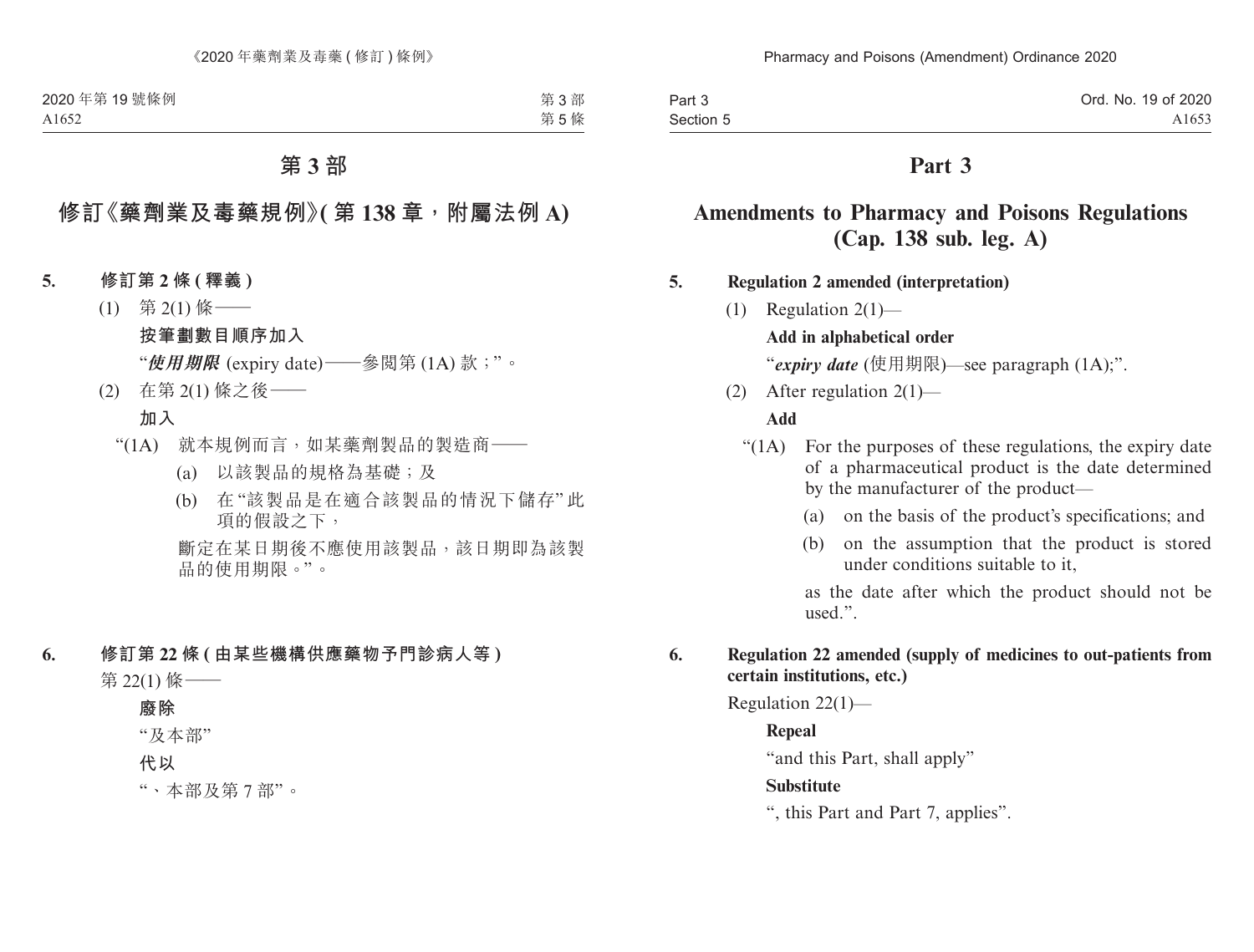| Part 3    | Ord. No. 19 of 2020 |
|-----------|---------------------|
| Section 7 | A <sub>1655</sub>   |

#### **7. Regulation 28 amended (records to be kept by licensed wholesale dealers or licensed manufacturers)**

After regulation 28(2)(c)—

**Add**

"(ca) for an advanced therapy product supplied for use by a registered medical practitioner or registered dentist—the name and address of the practitioner or dentist;".

### **8. Regulation 29 amended (licensing of manufacturers)**

Regulation  $29(1A)(a)(i)$ —

**Repeal** "or  $(f)$ "

**Substitute**

", (f) or  $(g)$ ".

# **9. Regulation 31 amended (labelling by licensed manufacturers)**

(1) Regulation  $31(1)$ —

**Repeal subparagraph (d)**

**Substitute**

- "(d) for a pharmaceutical product registered under regulation 36—the number of the registration certificate issued under regulation 36(5);".
- (2) Regulation  $31(1)(e)$ —

### **Repeal**

"and".

(3) Regulation  $31(1)(f)$ — **Repeal the full stop Substitute a semicolon.**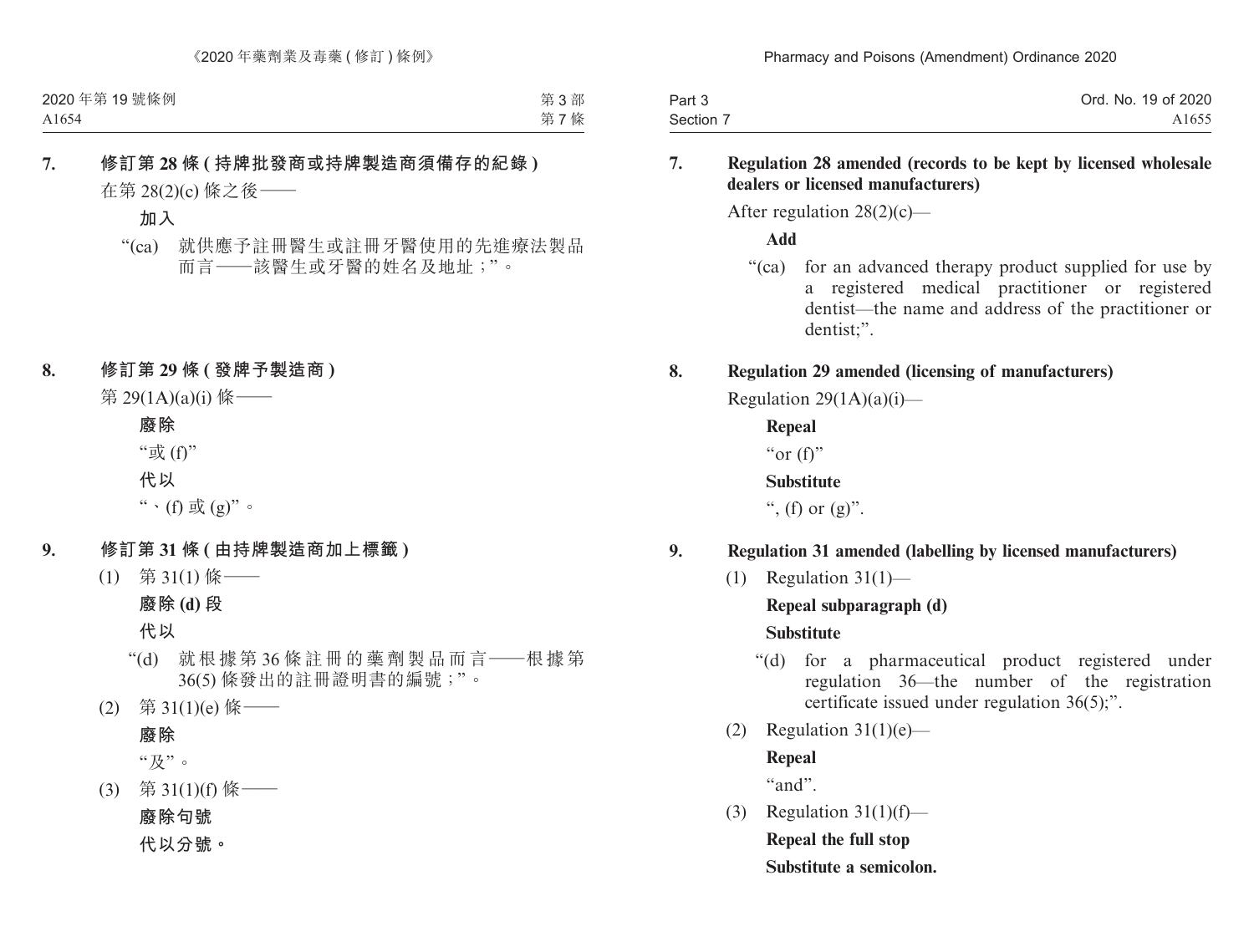| Part 3     | Ord. No. 19 of 2020 |
|------------|---------------------|
| Section 10 | A1657               |

(4) After regulation  $31(1)(f)$ —

# **Add**

- "(g) for an advanced therapy product—
	- (i) the product code, and the unique donation identifier, assigned in accordance with the codes of practice issued by the Board; and
	- (ii) if the product is for autologous use only—
		- (A) the unique recipient identifier assigned in accordance with the codes of practice issued by the Board; and
		- (B) the English words "For autologous use only" or the Chinese characters "只供自體 使用".".
- (5) Regulation  $31(2)(c)(ii)$  **Repeal the semicolon Substitute a full stop.**
- (6) Regulation 31(2)—

**Repeal subparagraph (d).**

- **10. Regulation 33 amended (duties of licensed manufacturers regarding identity, purity, safety, etc.)**
	- (1) Regulation 33(4), after "(4B)"— **Add**

"or  $(4D)$ ".

(2) After regulation 33(4B)—

# **Add**

"(4C) Paragraph (4D) applies to a licensed manufacturer of an advanced therapy product containing or consisting of cells or tissues.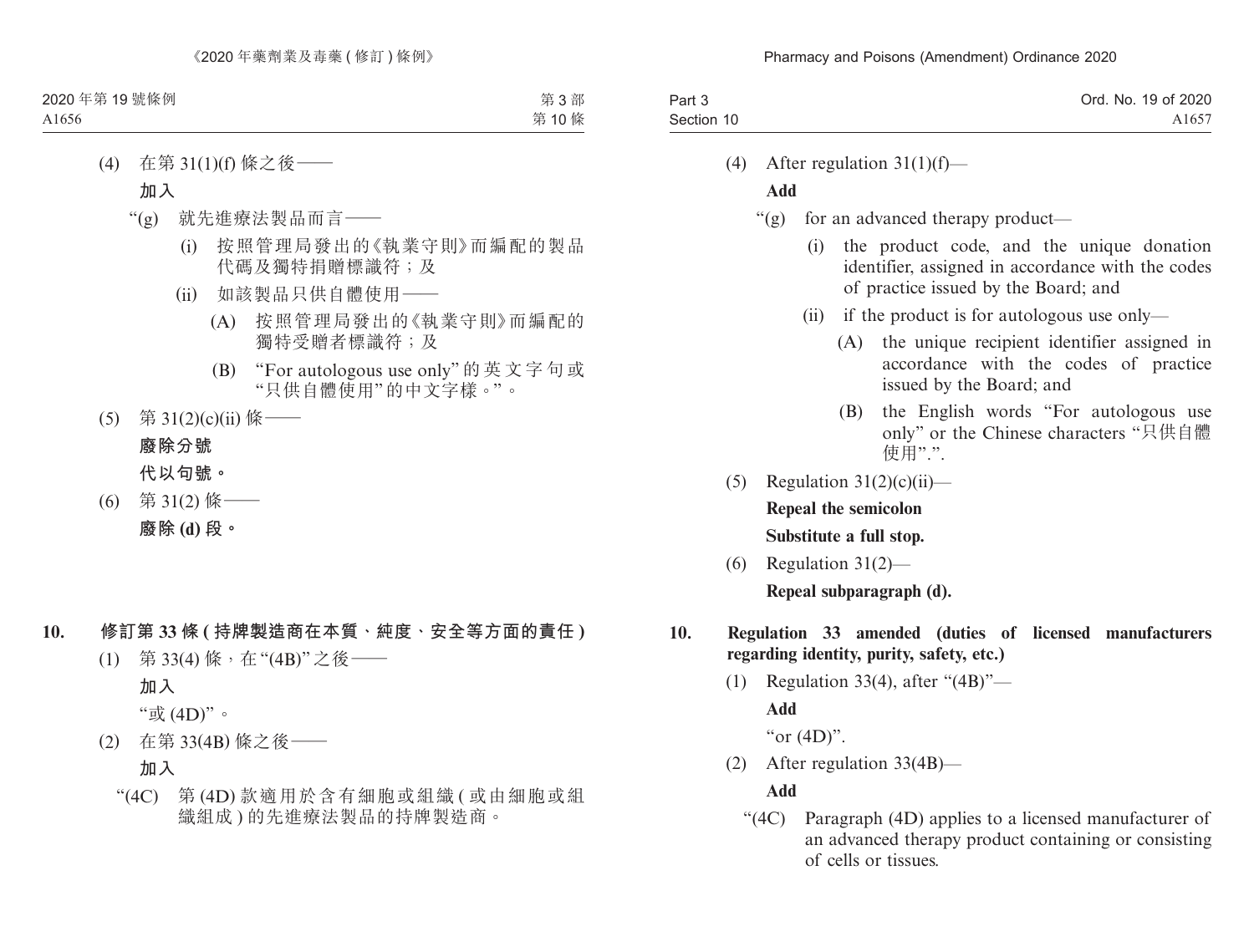| Part 3     | Ord. No. 19 of 2020 |
|------------|---------------------|
| Section 11 | A <sub>1659</sub>   |

- (4D) The manufacturer is only required to keep photographs that clearly present the particulars mentioned in regulation 31(1) of each batch of finished products for a period of not less than 1 year after the expiry date of the products.".
- (3) Regulation 33(6)—

### **Repeal**

"and  $(4B)(c)$ "

### **Substitute**

",  $(4B)(c)$  and  $(4D)$ ".

(4) Regulation 33(6)—

# **Repeal**

"or  $(4B)(c)$ "

### **Substitute**

",  $(4B)(c)$  or  $(4D)$ ".

(5) Regulation 33(7)—

**Repeal the definition of** *expiry date***.**

### **11. Regulation 35 amended (records to be kept by licensed manufacturers)**

(1) After regulation  $35(1)(c)$ —

# **Add**

- "(ca) for an advanced therapy product sold or supplied for use by a registered medical practitioner or registered dentist—the name and address of the practitioner or dentist;".
- (2) Regulation  $35(1)(f)$ —

# **Repeal**

"thereon by him; and"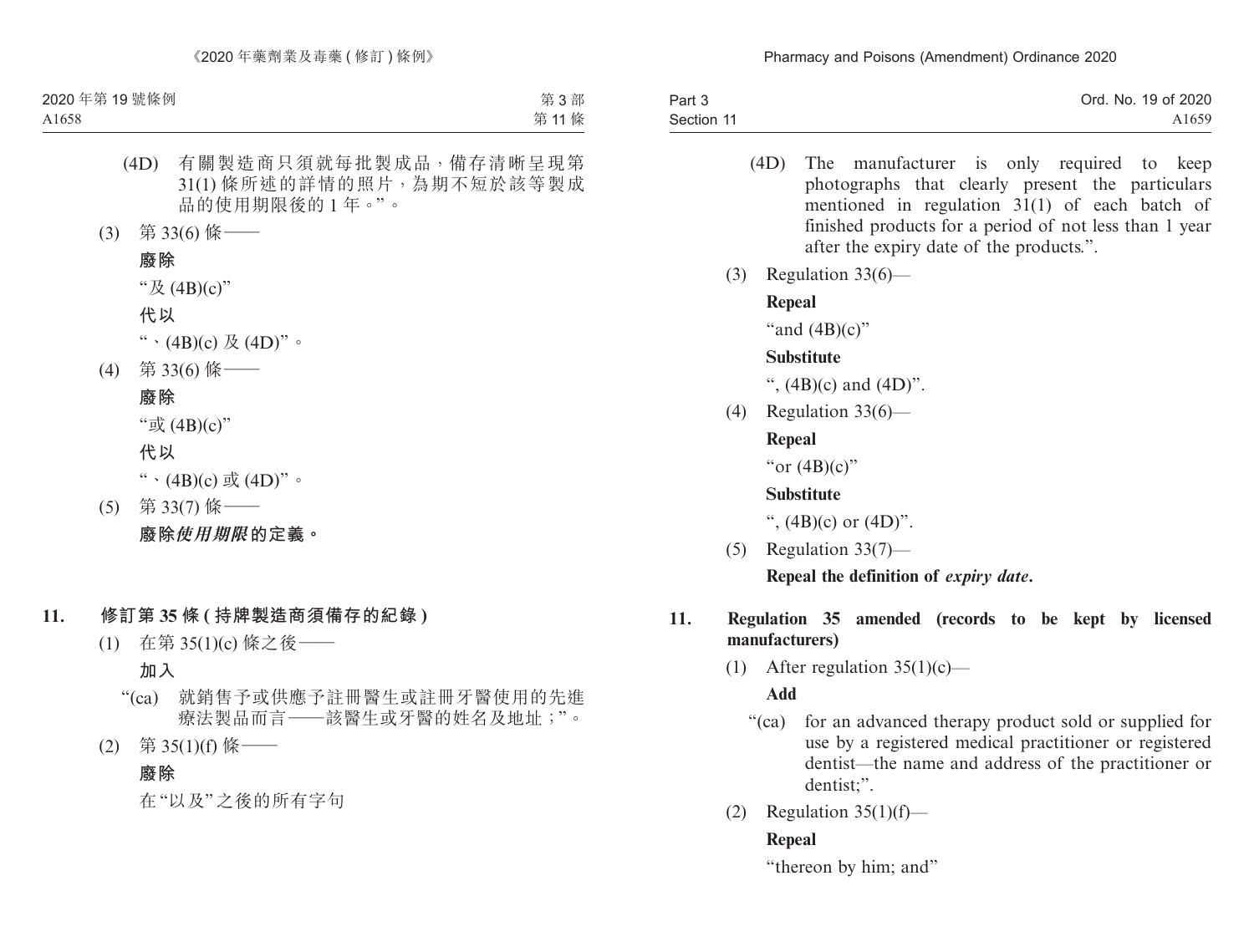| Part 3     | Ord. No. 19 of 2020 |
|------------|---------------------|
| Section 11 | A1661               |

#### **Substitute**

"on the complaints by the manufacturer;".

(3) Regulation  $35(1)(g)$ —

### **Repeal**

"retained."

### **Substitute**

"retained: and".

(4) After regulation  $35(1)(g)$ —

# **Add**

- "(h) for an advanced therapy product containing or consisting of cells or tissues—
	- (i) the name and address of the person from whom the cells or tissues used for the preparation of the product were obtained; and
	- (ii) the unique donation identifier assigned in accordance with the codes of practice issued by the Board.".
- (5) Regulation 35(2)—

# **Repeal**

"or  $(g)$ "

# **Substitute**

", (g) or  $(h)$ ".

(6) Regulation 35(3), after "(1)(c)"—

# **Add**

"or (ca)".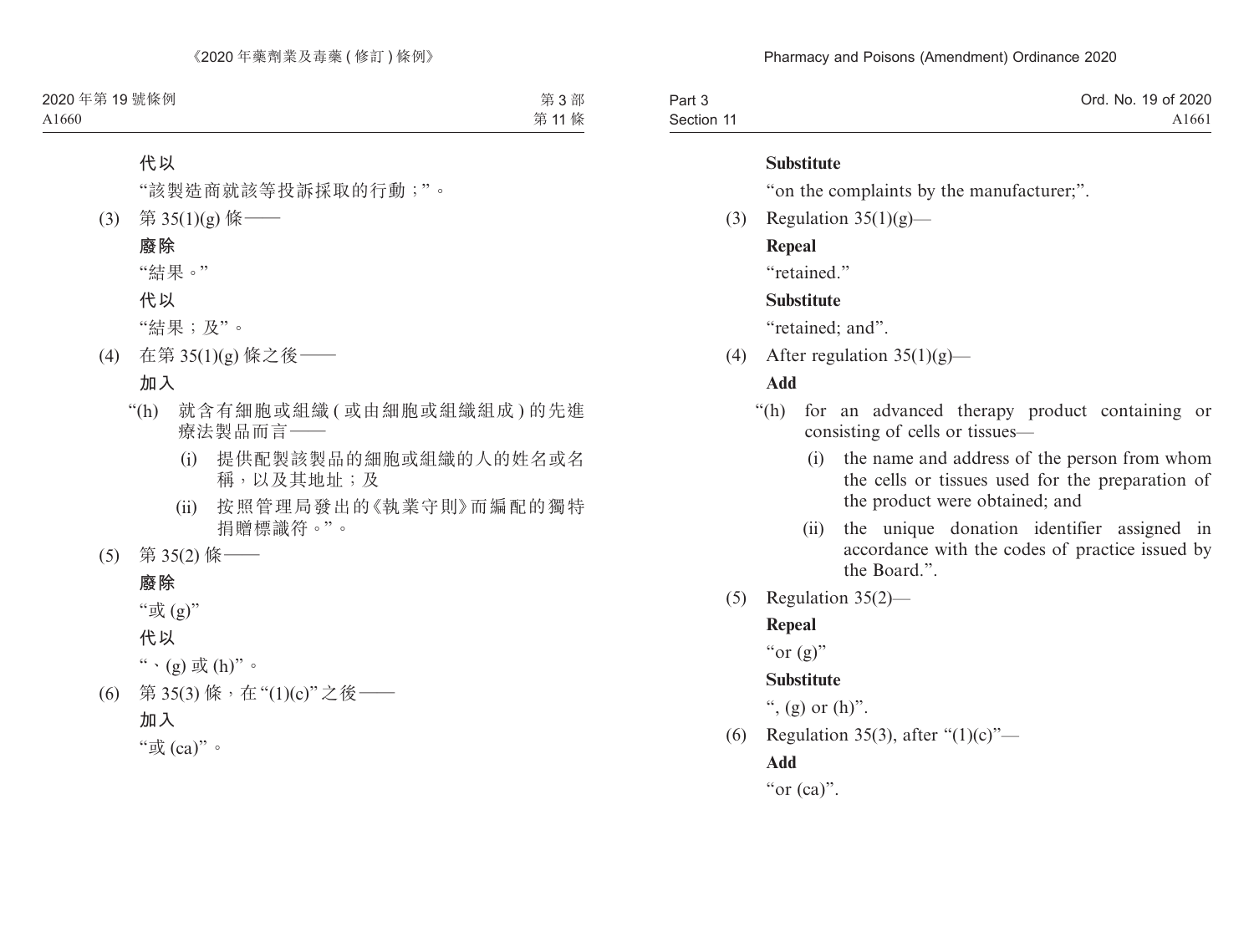| Part 3     | Ord. No. 19 of 2020 |
|------------|---------------------|
| Section 12 | A1663               |

### **12. Regulation 36 amended (registration of pharmaceutical products and substances)**

Regulation 36—

### **Repeal paragraph (4) Substitute**

"(4) Prototypes of the sales packs, and proposed wordings of the labels, of the product or substance must be made available for inspection by the Committee.".

### **13. Regulation 39 amended (period of keeping of records)**

(1) Regulation 39, heading—

**Repeal**

"**Period of keeping**"

**Substitute**

"**Keeping and transfer**".

(2) Regulation 39—

# **Renumber the regulation as regulation 39(1).**

(3) Regulation  $39(1)$ —

**Repeal**

 $"A11"$ 

# **Substitute**

"Subject to paragraph (2), all—".

(4) Regulation  $39(1)(e)$ —

**Repeal**

 $"all"$ .

(5) After regulation 39(1)— **Add**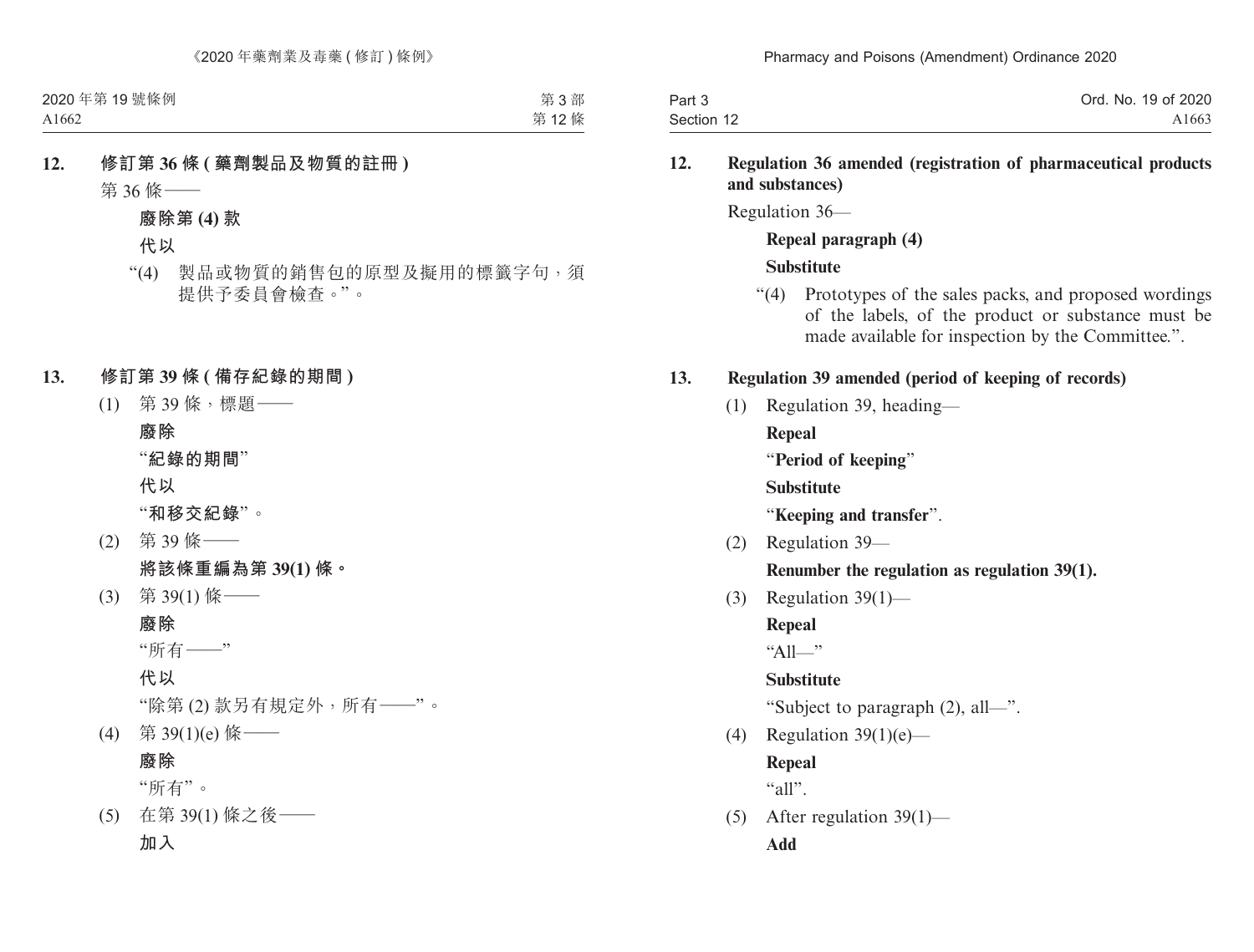| Part 3     | Ord. No. 19 of 2020 |
|------------|---------------------|
| Section 13 | A <sub>1665</sub>   |

- "(2) For an advanced therapy product—
	- (a) all books, records and documents required to be kept or retained in respect of the product under regulations 28 and  $35(1)(a)$ , (b), (c), (ca) and (h) (*specified documents*) must be preserved by the relevant licensed wholesale dealer or licensed manufacturer (*specified person*) for a period of 30 years after the expiry date of the product;
	- (b) if, before the period referred to in subparagraph (a) expires—
		- (i) for a specified person that is a natural person—the specified person becomes bankrupt or enters into a voluntary arrangement as defined by section 2 of the Bankruptcy Ordinance (Cap. 6) with the person's creditors; or
		- (ii) for a specified person that is a company as defined by section 2(1) of the Companies Ordinance (Cap. 622)—the specified person is commenced to be wound up or is dissolved without being wound up,

the specified person must transfer the specified documents to the Board as soon as practicable after the event mentioned in sub-subparagraph (i) or (ii) occurs; and

(c) if, before the period referred to in subparagraph (a) expires, the specified person ceases to operate as a licensed wholesale dealer or licensed manufacturer, the specified person must transfer the specified documents to the Board within 14 days after the cessation.".